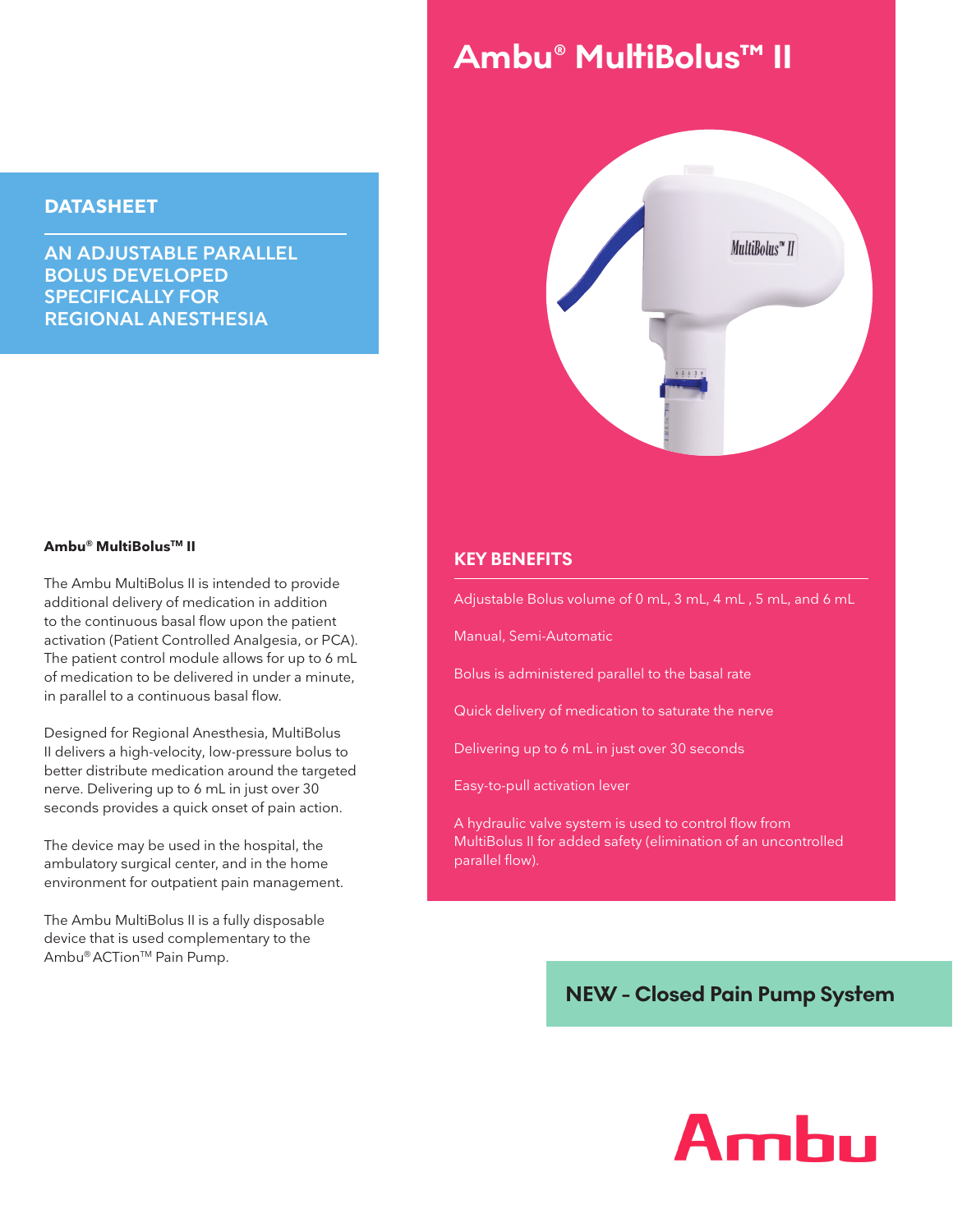#### **SPECIFICATIONS**

| <b>Functional Features</b>                                                                                                         | <b>MultiBolus II Specifications</b>                                                                                                                                                         |
|------------------------------------------------------------------------------------------------------------------------------------|---------------------------------------------------------------------------------------------------------------------------------------------------------------------------------------------|
| Available volumes                                                                                                                  | 0 mL, 3 mL, 4 mL, 5 mL, 6 mL                                                                                                                                                                |
| Factor of lock-out time according to flow rate<br>set to 6 mL/hour and tolerance (lockout<br>time= [selected volume divided in 6]) | Selected volume divided in 6 with the<br>tolerance of: $+20%$                                                                                                                               |
| Force required for device activation                                                                                               | Up to 8.8 lbs.                                                                                                                                                                              |
| Infusion velocity (affected by catheter size<br>[Gauge] used)                                                                      | With 21G catheter: 6mL/minute; With 20G<br>catheter: 9 mL/minute                                                                                                                            |
| Connectors to external devices                                                                                                     | Luer lock fitting according to ISO 594-1/2                                                                                                                                                  |
| Safety features                                                                                                                    | • Hydraulic independent operated valve<br>preventing continuous parallel flow when<br>device is not activated<br>• Selected volume is secured<br>• Permanent lock option of selected volume |

#### **MULTIBOLUS II MATERIALS**

MBII Soft PVC (DEHP Free), Terlux, CYROLITE, Rigid PVC TPE, ABS, PC, Silicon, PEHD, Polyethersulfone, Acrylic, Polyester, synthetic Polyisoprene

#### **Does Ambu ACTion™ MultiBolus II contain:**

| Silicone    | Yes |
|-------------|-----|
| Latex       | No  |
| <b>DEHP</b> | No  |
| Phthalates  | No  |

# **Is the MultiBolus II MRI compatible:**

The MultiBolus II is not MRI compatible.

Ambu recommends removing the carrying case, combination lock and the MultiBolus II device prior to MRI scanning.

#### **MULTIBOLUS II PACKAGING MATERIALS**

| Sterile Packaging                    | Flexible pouch, film: polyester, paper: tested and validated according to EN<br>868-5 and<br>ISO 11607-1 |
|--------------------------------------|----------------------------------------------------------------------------------------------------------|
| Internal Box                         | Laminated Cardboard                                                                                      |
| Shipping Box                         | Reinforced Carton                                                                                        |
| How to discard MBII Regular Disposal |                                                                                                          |
| Single Use                           | Yes                                                                                                      |



**Adjustable bolus volumes from 0-6 mL**



**Ergonomic and lightweight handle designed for optimal user comfort and easy activation of MultiBolus II**